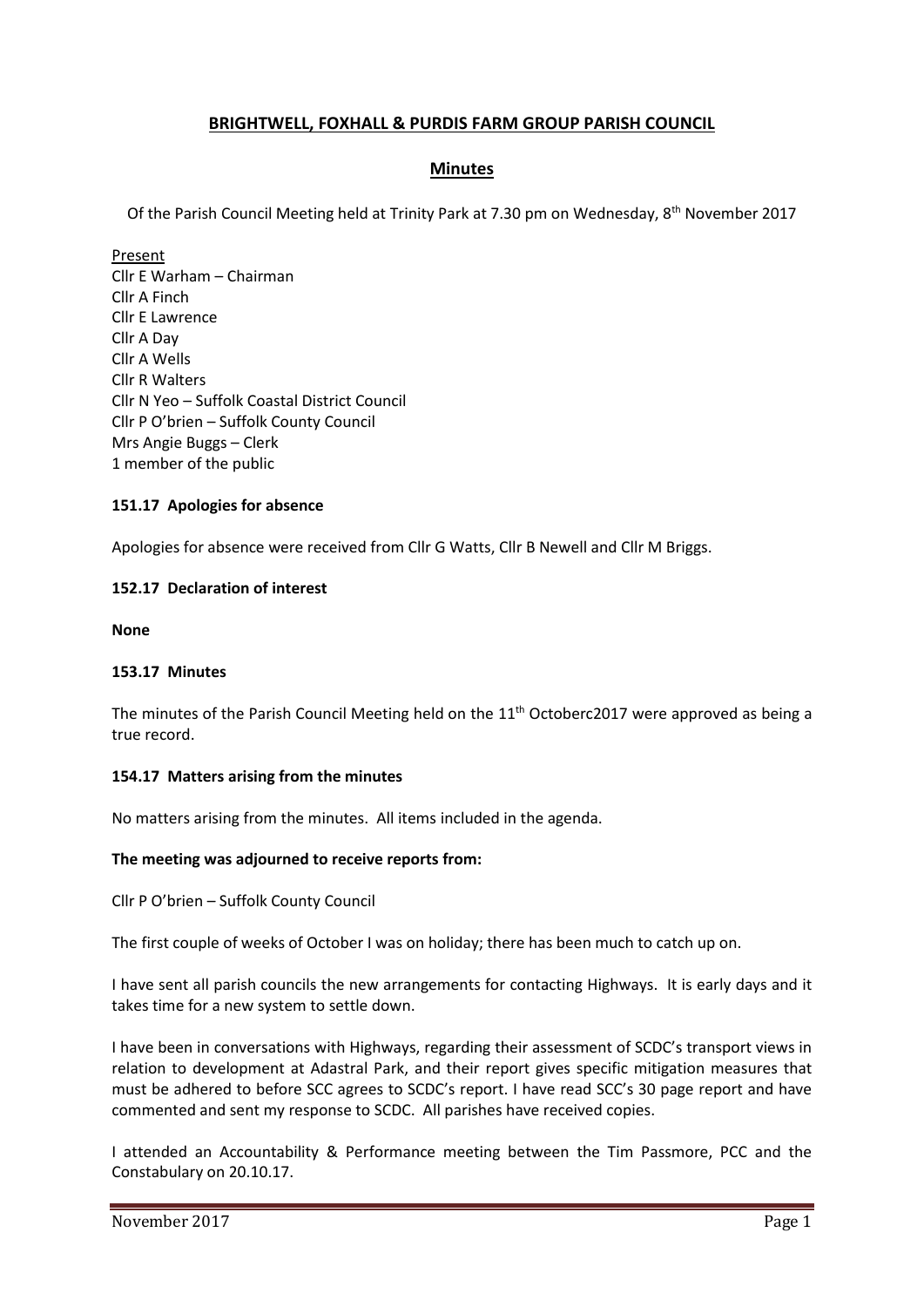I found the meeting most interesting for it demonstrated how the police are working within financial constraints (as are other public bodies) to deliver services. They are determined to deliver the best service they can, in the circumstances, and thus priorities have to be made and services reviewed.

The meeting confirmed, an observation that I have held for some time, that public bodies need to work more closely together than they do. Organisations will have to come together to enable them to give services more efficiently and in true partnership. Too much time is spent on talking about partnership; action is required asap. Of course, some partnerships are working well, but so much more is needed. The police are aware that good communication, with the public, is paramount. Accurate information is vital.

Almost 7,000 students in Suffolk were entered for GCSE results this year and provisional figures show that 2% more students in Suffolk are achieving the expected standards in English and Maths at GCSE compared with last year.

The provisional A Level figures show that Suffolk pupils have once again performed well with the General Applied entry and Tech Level entries remaining above the national average figures.

SCC is launching a series of campaigns to encourage more Suffolk residents to become foster carers. The first campaign will focus on the need to recruit more foster carers for teenagers. For more information visit: [www.fosterandadopt.suffolk.gov.uk](http://www.fosterandadopt.suffolk.gov.uk/)

Cllr N Yeo – Suffolk Coastal District Council

I am afraid I have not made much progress with regard to the bus shelter except to say that I have been in touch with the Chairman of the Board of the Golf Club and a meeting is to be arranged shortly. Fingers crossed we may get a bit further down the road and that a compromise may be reached.

I did take up Moira's request about the bottle banks in Sainsbury's car park and never had a reply until I received an email from Moira stating that the bottle banks had been removed to another part of the car park. I hope that my intervention also helped in Sainsbury's deciding to move the bottle banks,

At the beginning of September Cllr Ray Herring, Leader of SCDC together with Cllr Mark Bee, Leader of Waveney District Council, Peter Aldous, MP for Waveney, Terese Coffey, MP for Suffolk Coastal and Dan Poulter MP for Central Suffolk and North Ipswich met Rt Hon Sajid Javid, the Secretary of State for Communities and Local Government to discuss plans to merge and form a new East Suffolk Council.

At the moment the Councils are waiting for formal backing from him in a 'minded to' decision before he seeks Representations on the proposal and his team of civil servants can begin the legal process of creating new laws to bring the new council into existence.

The Secretary of State will then invite representations on the merger for a period of six weeks.

Another important decision which is to take place before the General Election in 2022 is the new boundary changes. Members of the public have until 11 December 2017 to submit their views on the proposed changes which can be found on the Boundary Commission website. The aim is to reduce the number of constituencies down from 650 to 600.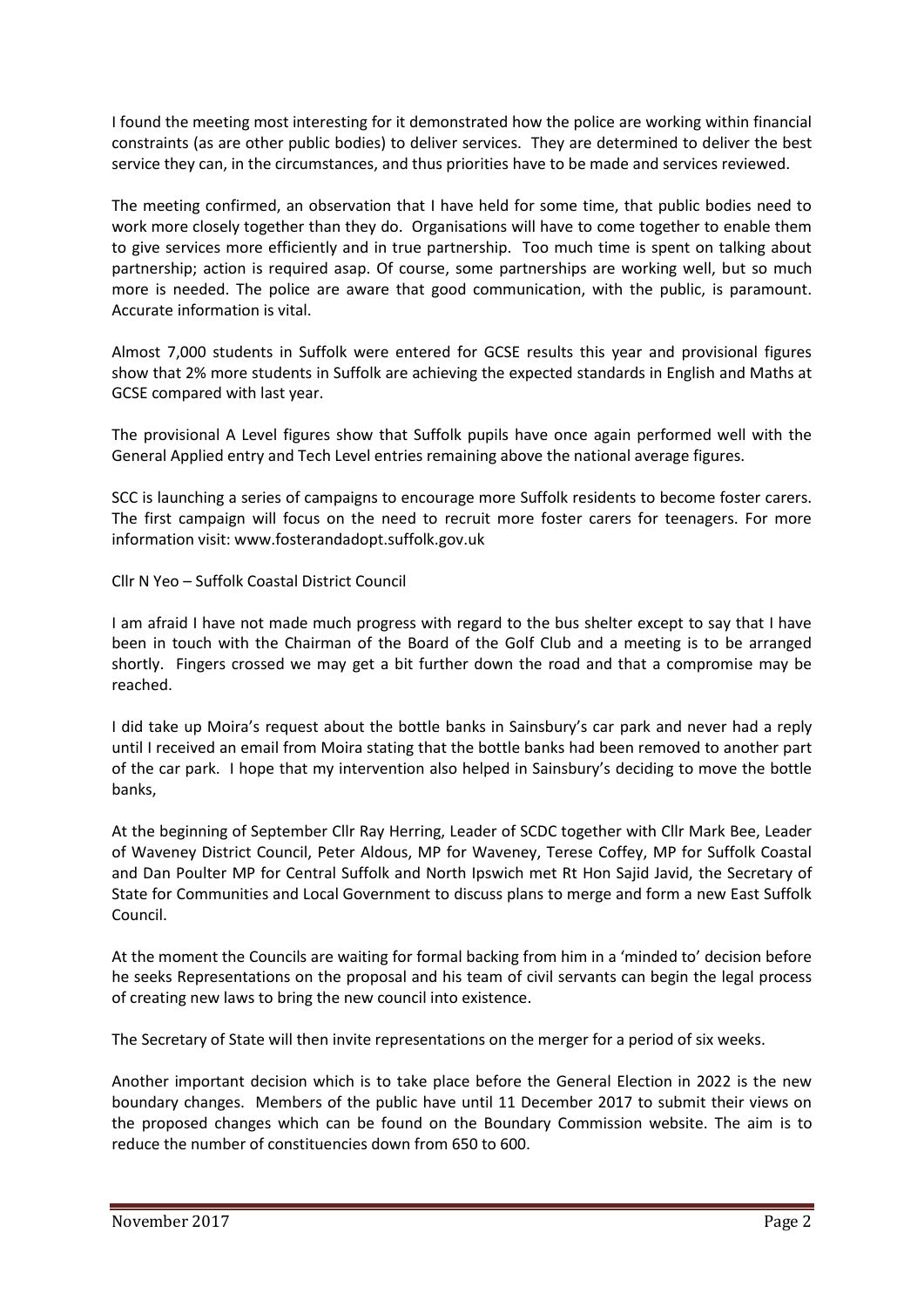Last Tuesday there was a public meeting at the Council Offices to discuss the closure of Wood Lane in Melton by Bloor Homes, this was well attended and I have heard, informally, that the road might not be closed for the whole of November as the contractors have decided to work a 24 hour day so as to minimize the disruption to residents.

This weekend in my role as Vice Chairman of the Council I will be attending a Remembrance Service at Bury St Edmunds on Saturday and a more formal Service on Sunday at Aldeburgh. I will also pop into Nacton on Saturday morning where the local school children will be laying a wreath at the memorial.

Further to the public meeting last Wednesday I look forward to the Parish Council's debate on the proposed planning application at The Piggeries/Orwell Truck Stop.

With the Orwell Bridge being closed from Monday 6 November for a couple of weeks from 8 pm until 6 am [approx.] I wonder how this would affect the above if planning was to be granted. This closure will mean that more lorries will be coming along the Felixstowe Road during the evening and early morning to and from Felixstowe which is going to be disruptive to local residents and businesses.

## Public Forum

The member of the public asked why the Foxhall Village Sign had been taken down again. The Parish Council explained that the sign had been removed for repair. He also commented that it appeared that the VAS machine was only operational for approximately 50% of the time since its installation. Cllr Finch reported that there were two batteries for the machine which had to be recharged between use and that they should last for a period of 2 weeks continuous use and then the battery needs charging. He also stated that approximately 16,000 vehicles passing the sign takes a lot of monitoring.

### **The meeting was re-convened.**

# **155.17 Clerk's Report**

### SAAA Announce Scales of Fees 2017-18 to 2021-22

The following fees have been determined by SAAA following consultation for the Audit Years 2017- 18 to 2021-22.

Scales of fees for smaller authorities are based on bands of annual income or expenditure, whichever is the higher. This means that the fees are broadly proportionate to the public funds involved and the ability of each authority to pay.

Table 1 sets out the scales of audit fees for smaller authorities that complete their Annual Returns fully and accurately within the required timescales, and provide the necessary supporting information and any explanations sought.

Authorities with neither income nor expenditure exceeding £200,000 will be subject to basic limited assurance audit review. Authorities with either income or expenditure exceeding £200,000 will be subject to intermediate limited assurance audit review.

To view the tables click on the link below: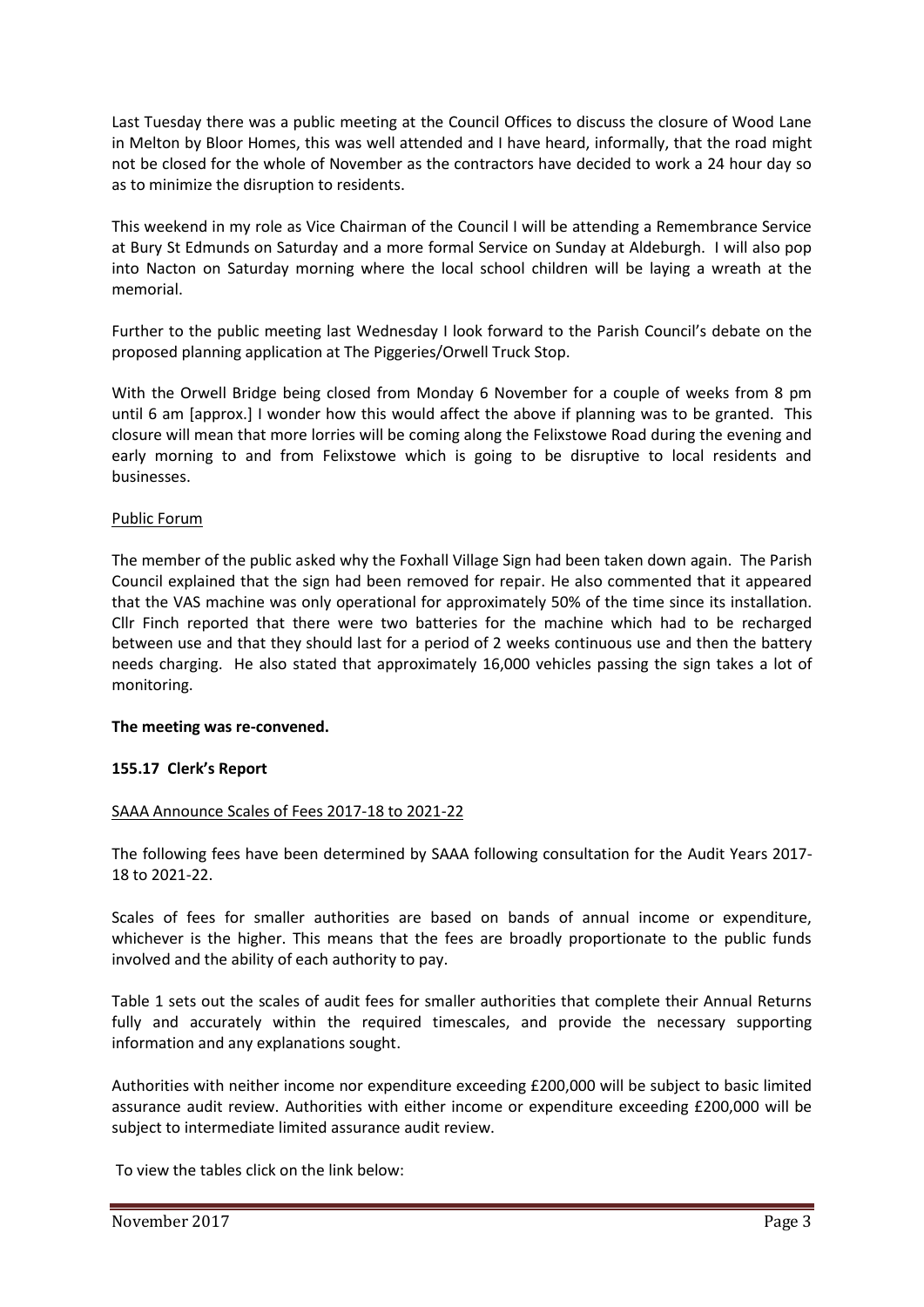### <http://localaudits.co.uk/fees.html>

### Charity Commission Announce Crackdown on Fraud

The Charity Commission will be working with charities to promote fraud prevention and help them develop anti-fraud cultures.

## Insider fraud

One of the most damaging types of fraud is insider fraud. This is fraud committed by someone involved with the charity, whether a trustee, an employee or volunteer. As well as taking money away from the charity that could be spent on beneficiaries and the end cause, it's an abuse of the relationship and position of trust between the individual and the charity.

Insider fraud can have a damaging impact on a charity's reputation and the morale of other staff and volunteers. It can also dent donors' and beneficiaries' confidence in the charity and its work. As part of Charity Fraud Awareness Week 2017 we want to find out more about insider fraud in charities. We want to work with, and listen to charities about their experiences of dealing with insider fraud to:

- identify common themes
- highlight good practice in charities
- help other charities learn lessons and share their experience
- improve our guidance to help other charities in the future

If you are or were involved in a charity that experienced insider fraud, we would like to hear from you.

How did you spot it?

- With hindsight, did you miss the signals?
- If you did not report it at the time, why not?

If you believe your charity prevented insider fraud by counter fraud actions, what good practice or advice would you like to share with other charities?

We are also interested in hearing from those who have knowledge and experience of investigating fraud, or implementing fraud prevention in charities including:

- professional advisers
- professional membership bodies
- charity insurers

If you think you can help, complete the relevant survey by Friday 8 December 2017.

<https://www.gov.uk/government/news/help-us-reduce-insider-fraud-in-charities>

### **156.17 To discuss the broadband in the parishes**

Cllr Day reported that he had requested the broadband issue to be placed on the agenda again because it appeared that the information previously obtained regarding the upgrade of the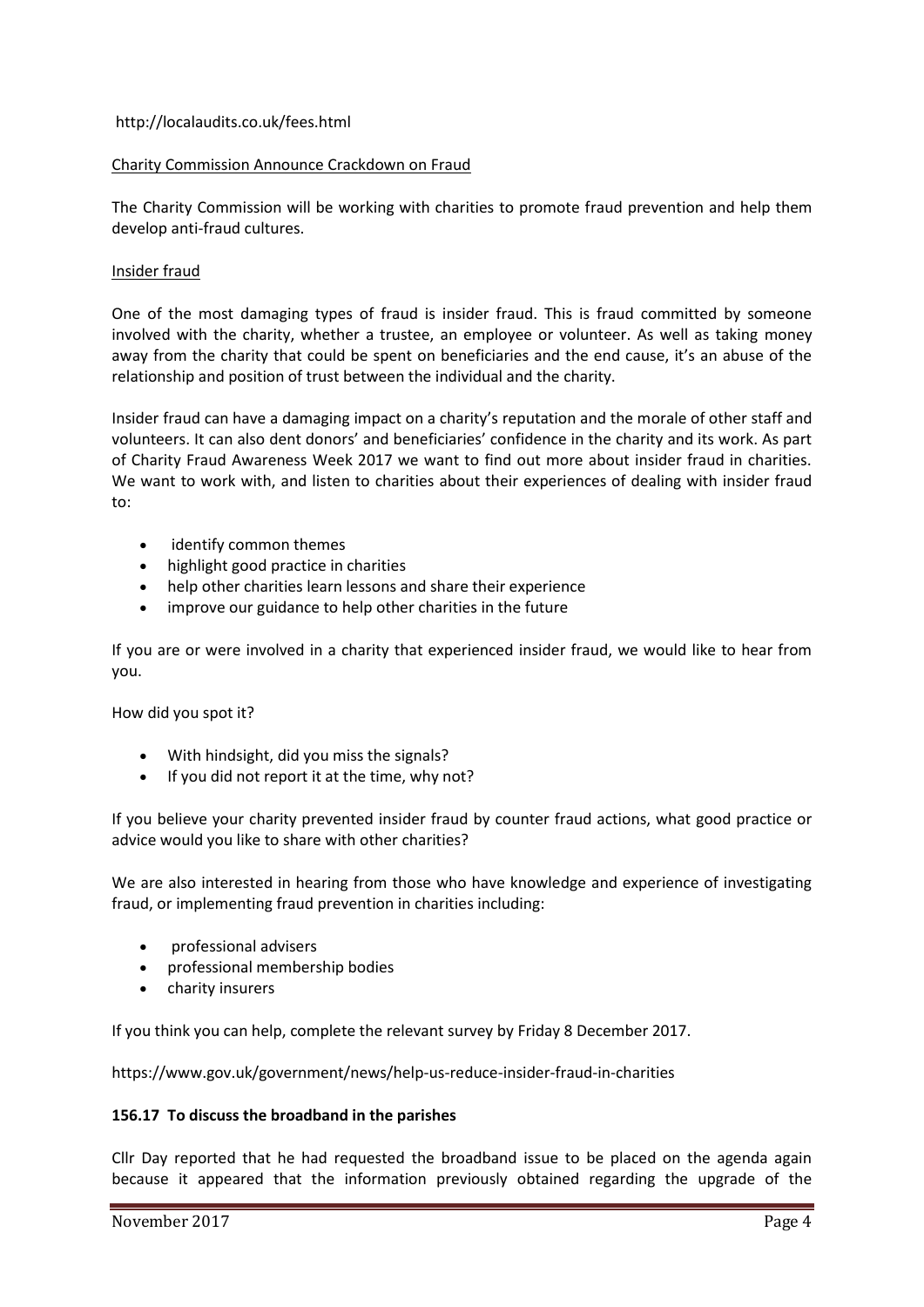broadband in the area is incorrect. Cllr Day has escalated this issue to Better Broadband for Suffolk but as yet they have not responded. He also reported that John Banks Honda have now got fibre broadband therefore it is available in the area but that clearly there are no plans to upgrade local residents. Depending on the response received from Better Broadband for Suffolk it is suggested that we write another letter to the Chairman of BT. **Action: Cllr Day / Clerk**

# **157.17 To discuss the accidents at the crossroads Bell Lane and Foxhall Road**

The Clerk reported that she had received a reply to the email which has been sent from the Parish Council regarding measures which could be taken to make improvements to the crossroads. David Chenery Suffolk County Council Highways Manager has stated that any costs for improvements would need to be financed by the Parish Council. It was noted that the Planning Application for the 300 houses at the bottom of Bell Lane has been refused by Suffolk Coastal District Council.

# **158.17 Straight Road Classification**

The Clerk reported that she had written to David Chenery Suffolk County Council Highways Manager requesting a site visit however he had still not replied. The Clerk stated she would contact him again with a copy to Cllr O'brien. **Action: Clerk**

# **158.17 Renovation of Brightwell Village Sign**

Cllr Wells presented a revised quotation for the Brightwell Village Sign of £1,030.00 from Richard Berry. Following discussion Cllr Finch proposed, seconded Cllr Day that the quotation should be accepted, and Richard Berry be asked to go ahead with the work. **Action: Clerk / Cllr Wells**

# **159.17 Parish Council Meeting / Annual Parish Meeting Dates 2018**

The Parish Council agreed the following Parish Council Meeting / Annual Parish Meeting Dates for 2018.

10th January 2018 14th February 2018 14th March 2018 11th April 2018 9th May 2018 (Annual Parish Council Meeting / Annual Parish Meeting) 13th June 2018 11th July 2018 12th September 2018 10th October 2018 14th November 2018 12th December 2018

It was agreed that the Clerk should send a copy of the list to Trinity Park for confirmation that the dates are available. **Action: Clerk**

# **160.17 VAS Signs**

Cllr Finch reported that it takes a lot of work to maintain the VAS sign moving it around and monitoring the results. He felt that the Parish Council should not be considering sharing the equipment with another Parish Council for a number of reasons such as insurance, maintenance of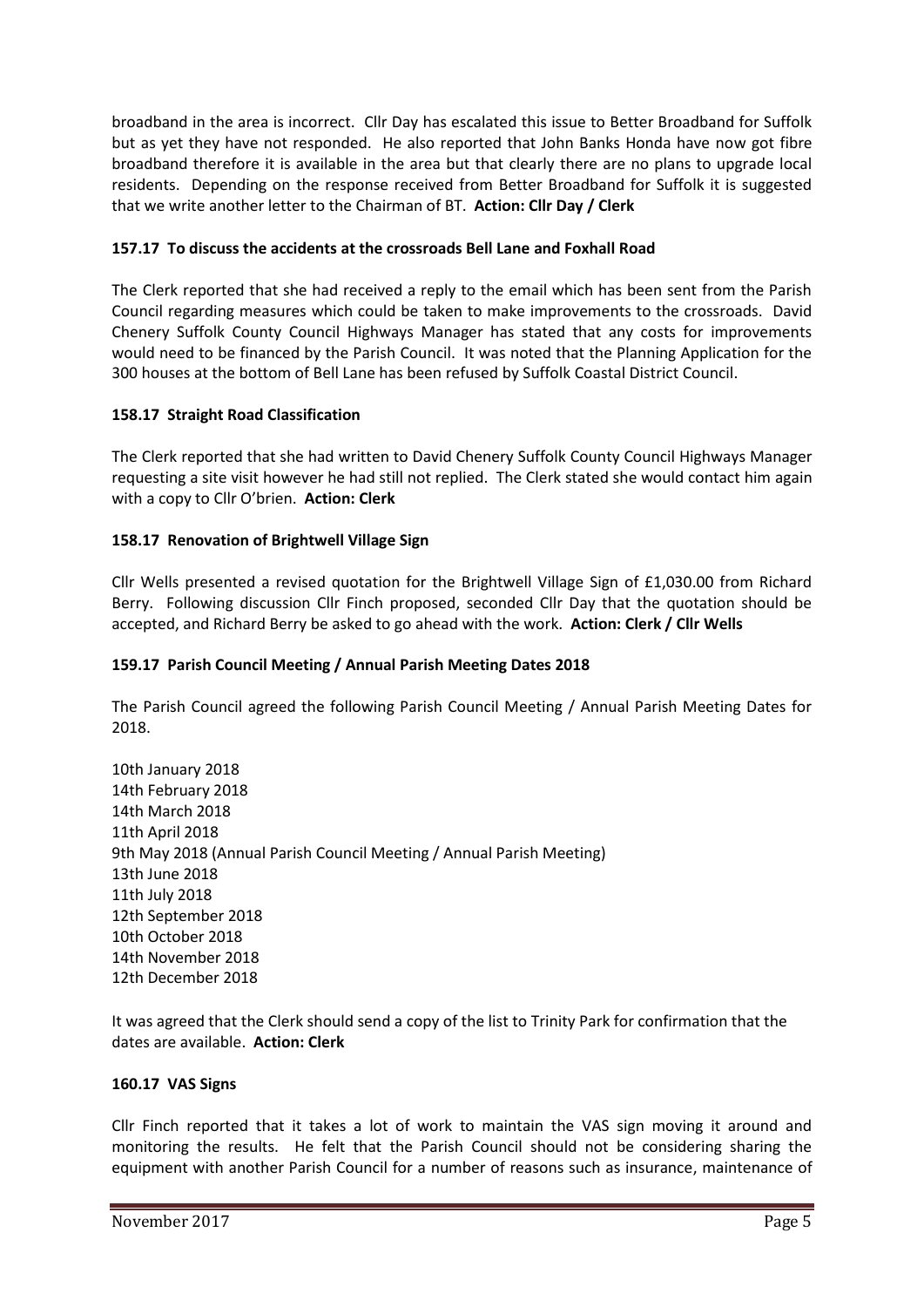the equipment etc. It was agreed that £1,000 should be added to the budget for an extra two posts to be located on Brightwell hill. **Action: Clerk**

### **161.17 Planning**

The Parish Council discussed the following planning matters.

### Adastral Park

No further details to report.

#### Orwell Truck Stop Planning Application

The Clerk reported that she had sent details of the submission date for comments to all residents who attended the public meeting. It was agreed that Cllr Watts would formulate a reply based on the information obtained at the public meeting. Reply to be sent to the Planning Department by the deadline. **Action: Cllr Watts / Clerk**

#### **162.17 Finance**

| Income                                                |           |
|-------------------------------------------------------|-----------|
| Locality Budget Renovation of Brightwell Village Sign | £1,000.00 |
| Expenditure                                           |           |
| A J Buggs Salary and Expenses October 2017            | £327.22   |
| CAS Web Hosting                                       | £60.00    |
| CAS Insurance – extra payment for insuring VAS sign   | £28.77    |

Cllr Finch, seconded Cllr Wells that the above expenditure is approved – all in favour.

### **163.17 Correspondence**

### a. ICO Fee and Registration Changes for 2018

Discussion took place regarding the current and the new legislation which affects any Council that processes and stores electronic data (computer, external hard drives, usb sticks, SD cards, outline storage etc). It was agreed that the Clerk should contact the Internal Auditor Trevor Barber to discuss the Parish Council's position. Cllr Day stated that he would be attending courses and information days regarding ICO and would report back to the next meeting. It was agreed that the Clerk should place this item on the agenda for the next meeting. **Action: Clerk / Cllr Day**

### **164.17 Meetings attended by councillors / clerk**

None

### **165.17 Members questions to the Chairman**

None

### **166.17 Date of next meeting**

Wednesday, 13<sup>th</sup> December 2017